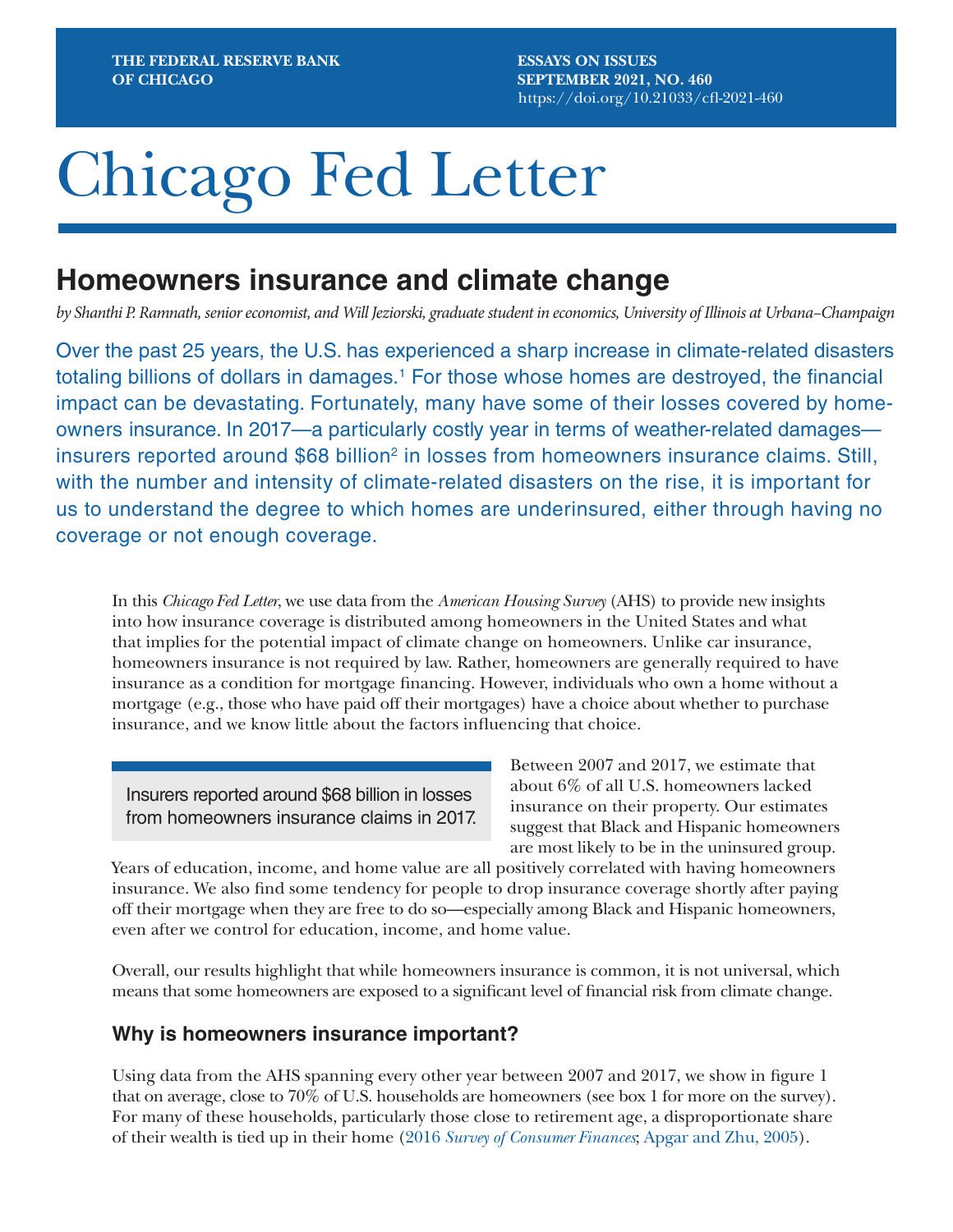#### **Box 1. The** *American Housing Survey*

For our analysis, we use data from the *American Housing Survey*. These data are uniquely suited to providing a broad overview of homeowners insurance coverage in the United States as the survey contains demographic data as well as housing cost data. The data are collected by the U.S. Census Bureau along with the U.S. Department of Housing and Urban Development (HUD). The survey is conducted every two years for the same housing units, but not necessarily the same households, and gathers data on topics including, e.g., the physical attributes of a home and the race and ethnicity, income, and education level of its current inhabitants. The public use files do not contain disaggregated information on the geographic location of respondents; thus, we focus on national estimates. For our primary analysis, we exclude the roughly 1% of homes from our analysis that are mortgaged but report no premiums as this discrepancy is likely due to reporting errors.

NOTE: In 2015, the AHS underwent a major overhaul that included a new sample of households, so it is not possible to compare data prior to 2013 to data from 2015 onward.

| 1. Homeowners in the American Housing Survey, 2007-17 |        |        |        |        |        |        |
|-------------------------------------------------------|--------|--------|--------|--------|--------|--------|
|                                                       | 2007   | 2009   | 2011   | 2013   | 2015   | 2017   |
| Percentage of population who are<br>homeowners        | 0.70   | 0.69   | 0.67   | 0.66   | 0.64   | 0.65   |
| Percentage of homeowners with<br>mortgages            | 0.60   | 0.61   | 0.62   | 0.60   | 0.59   | 0.59   |
| Percentage with homeowners<br>insurance               | 0.94   | 0.95   | 0.94   | 0.94   | 0.93   | 0.93   |
| Observations                                          | 38,386 | 44.361 | 51,154 | 59,210 | 59.544 | 57.213 |

Notes: All means are weighted to be representative of national averages. Overall sample is conditioned on respondents being present for an interview and those who either own or rent a housing unit.

Sources: Data from U.S. Census Bureau, 2007–17 *American Housing Survey* Public Use Files; and authors' calculations.

Moreover, housing wealth has been linked to broader, beneficial economic outcomes such as retiring early ([Farnham and Sevak, 2007\)](https://mrdrc.isr.umich.edu/publications/papers/pdf/wp172.pdf) and increased consumption [\(Bostic, Gabriel, and Painter, 2009;](https://econpapers.repec.org/article/eeeregeco/v_3a39_3ay_3a2009_3ai_3a1_3ap_3a79-89.htm) [Iacoviello, 2011](https://www.federalreserve.gov/pubs/ifdp/2011/1027/ifdp1027.pdf)). As such, with climate-related damage becoming more prevalent, homeowners insurance not only provides important protection against property damage, but it can also serve as a buffer against broader financial risks.

Figure 1 shows that on average, 94% of homeowners have homeowners insurance. While this share is high, a large portion is likely attributed to mortgaging rules that require insurance. Indeed, roughly 60% of homeowners are currently making mortgage payments. Next, we take a closer look at additional factors associated with having homeowners insurance.

## **Who has homeowners insurance?**

While most homeowners are covered by insurance, a nontrivial number—on average, 12.3% of non-mortgaged homeowners—remain uninsured. In 2017, we estimate the value of uninsured owner-occupied housing was \$626 billion. Given that mortgage financing generally requires insurance, we assume that almost all uninsured households do not hold mortgages. One reason for homeowners to be mortgage-free is simply that they finished making their payments. In addition, there are certain types of homes, such as mobile and manufactured homes, that may be [financed](https://www.hud.gov/program_offices/housing/sfh/title/repair) outside of the traditional private-mortgage market. Moreover, [small-dollar mortgages](https://www.urban.org/sites/default/files/publication/98261/small_dollar_mortgages_for_single_family_residential_properties_0.pdf) for single-family homes (e.g., under \$70,000) can be difficult to secure. As such, certain homeowners may not be subject to a lending requirement to obtain insurance or the requirement might vary depending on the type of financing and/or lender involved.

Figure 2 provides summary statistics for homeowners in our data split by type of home (mobile versus nonmobile). The share of owners of mobile homes with a mortgage payment is much lower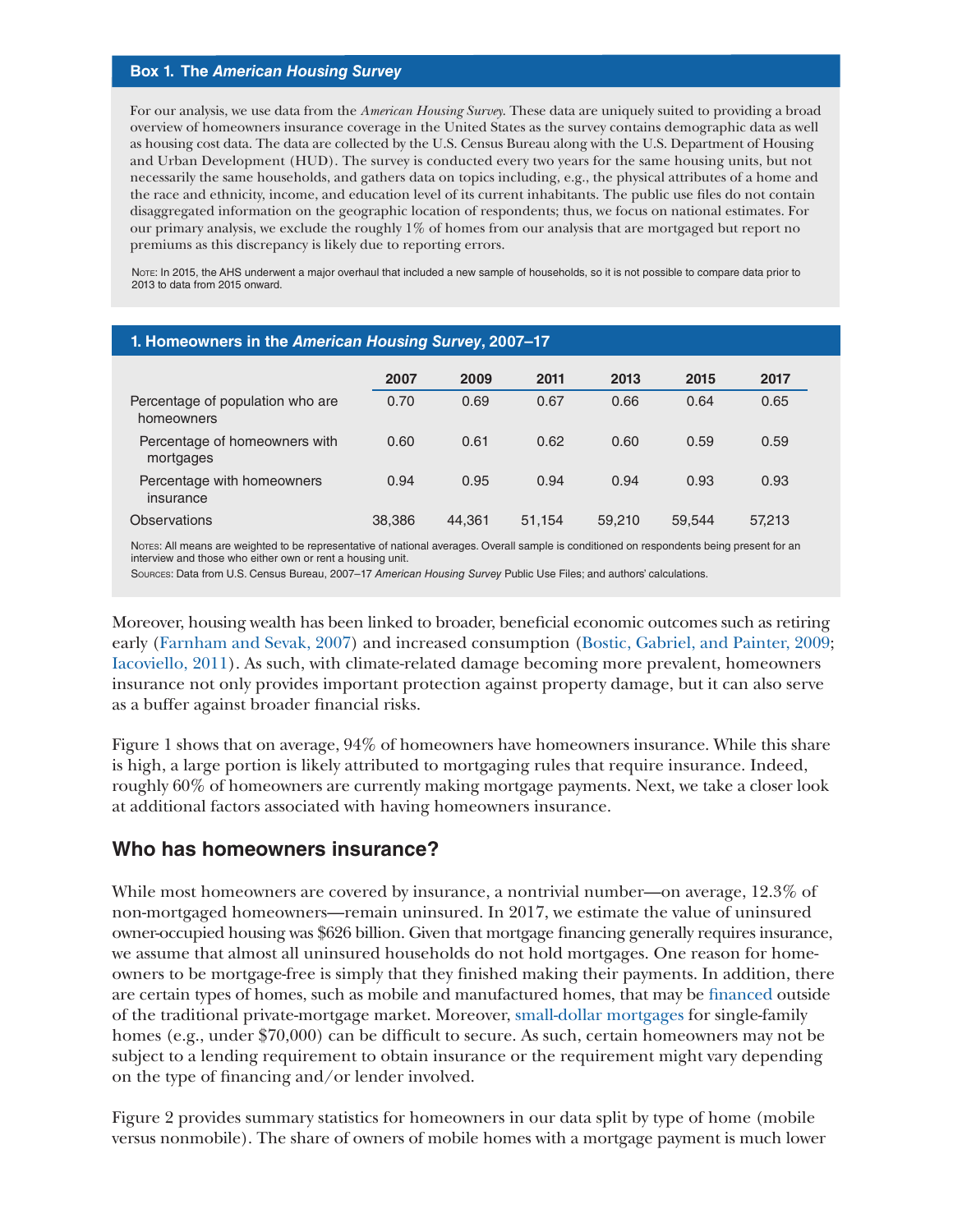## **2. Summary statistics for 2017 homeowners by type of home**

| 61<br>95<br>1<br>9<br>36<br>24<br>45          | 27<br>66<br>2<br>8<br>34<br>24<br>32                                                       |
|-----------------------------------------------|--------------------------------------------------------------------------------------------|
|                                               |                                                                                            |
|                                               |                                                                                            |
|                                               |                                                                                            |
|                                               | 48                                                                                         |
| 101,221                                       | 44,758                                                                                     |
| 312,805                                       | 56,875                                                                                     |
| $\overline{7}$<br>23<br>15<br>55              | 22<br>38<br>16<br>23                                                                       |
| 5<br>$\boldsymbol{9}$<br>$\overline{2}$<br>84 | 1<br>8<br>5<br>86                                                                          |
| 10                                            | 14                                                                                         |
| 0.935<br>32,540                               | 0.065<br>1,972                                                                             |
|                                               | 45<br>SOURCE: Data from U.S. Census Bureau, 2017 American Housing Survey Public Use Files. |

than that for owners of nonmobile homes. Consistent with the strong relationship between mortgage lending and insurance, the figure also shows that owners of mobile homes are far less likely to have insurance. [Gropper and Kuhnen \(2021\)](https://ideas.repec.org/p/nbr/nberwo/29069.html) find that people who own more-expensive homes and have higher than average incomes also have higher coverage limits in their homeowners insurance policies. This relationship also holds for mobile homes where the median market value is less than one-fifth that of nonmobile homes (\$56,875 versus \$312,805) and owners of mobile homes on average have lower incomes than owners of nonmobile homes (average of \$44,758 annually versus \$101,221).

In figure 3, we provide demographic characteristics of owners of nonmobile homes in our data grouped by those making mortgage payments and, among those without a payment, grouped by whether they have insurance. Homeowners without a mortgage payment are more likely to be older, to have completed fewer years of education, to have lower incomes, to be Black or Hispanic, and to have lower home values than those with mortgage payments.

## **What happens when a mortgage is paid off?**

As seen in figures 2 and 3, some homeowners without mortgages choose not to purchase insurance. Among this group, however, there may be homeowners who had an insurance requirement in the past (e.g., those who had a mortgage but paid it off) and others who may have never had an insurance requirement (e.g., people who inherited their homes outright). One question that arises is to what extent does a previous insurance requirement have persistence even when it is no longer binding?

To explore the potential *change* in the probability of purchasing homeowners insurance, we link across different waves of the AHS between 2007 and 2017 to identify the same homeowner living in the same housing unit.3 We then condition the sample on households who own their homes in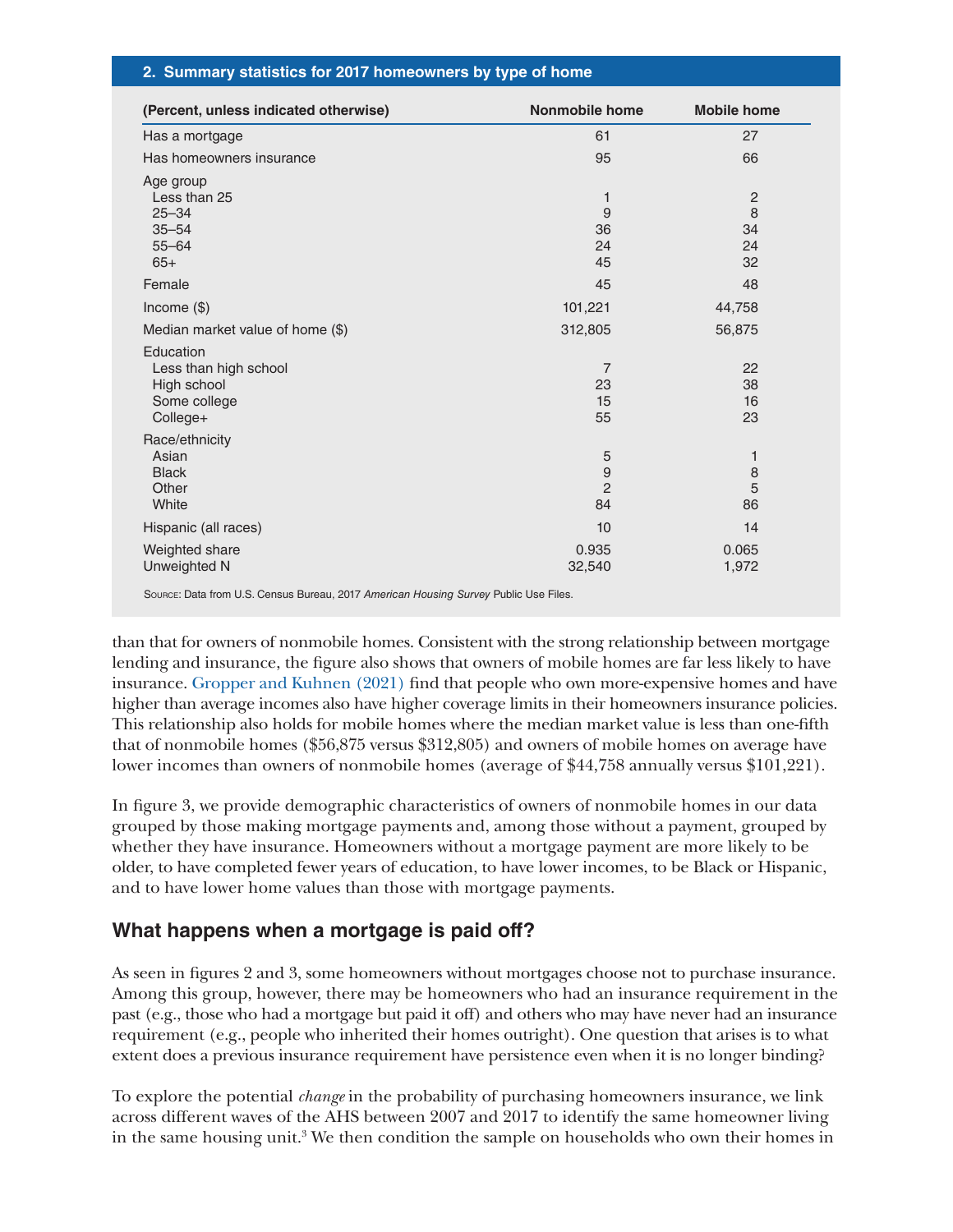## **3. Summary statistics for 2017 owners of nonmobile homes, by insurance and mortgage status**

|                                       | No mortgage    | Has mortgage       |                  |
|---------------------------------------|----------------|--------------------|------------------|
| (Percent, unless indicated otherwise) | <b>Insured</b> | <b>Not insured</b> | <b>Insured</b>   |
| Age group                             |                |                    |                  |
| Under 25                              | 1              | 1                  |                  |
| $25 - 34$                             | 3              | 6                  | 12               |
| $35 - 54$                             | 20             | 28                 | 46               |
| $55 - 64$                             | 24             | 25                 | 24               |
| $65+$                                 | 52             | 39                 | 18               |
| Female                                | 47             | 51                 | 44               |
| Income $(\$)$                         | 81,921         | 46,422             | 116,188          |
| Median market value of home (\$)      | 302,649        | 136,444            | 331,066          |
| Education                             |                |                    |                  |
| Less than high school                 | 9              | 25                 | 5                |
| High school                           | 27             | 31                 | 19               |
| Some college                          | 15             | 15                 | 15               |
| College+                              | 49             | 29                 | 60               |
| Race/ethnicity                        |                |                    |                  |
| Asian                                 | $\overline{4}$ | $\overline{4}$     | 5                |
| <b>Black</b>                          | 8              | 17                 | $\boldsymbol{9}$ |
| Other                                 | $\overline{2}$ | $\overline{7}$     | $\overline{2}$   |
| White                                 | 86             | 72                 | 84               |
| Hispanic (all races)                  | $\overline{7}$ | 20                 | 10               |
| Weighted share                        | 0.898          | 0.102              | 0.984            |
| Unweighted N                          | 10,955         | 1,246              | 19,986           |

NOTE: Group totals may not add to 100% due to rounding.

Sources: Data from U.S. Census Bureau, 2017 *American Housing Survey* Public Use Files; and authors' calculations.

two consecutive waves  $(t-2 \text{ and } t)$  and were paying a mortgage in one wave, but switched to not paying a mortgage in the next wave. Our underlying assumption is that the house was paid off between the two waves. Finally, pooling across waves, we estimate whether there is a relationship between the probability of purchasing insurance coverage and different demographic characteristics after the household pays off their mortgage, while conditioning on year (to account for business cycle effects) and other characteristics like education, race and ethnicity, gender, and income.

We start by looking at total differences in insured rates when controlling only for homeowners' self-reported race and ethnicity (which are two separate questions in the survey). We find that Black homeowners are 8.3 percentage points less likely to have insurance than White (non-Hispanic) homeowners. The gap in the insured rate between Asian and White (non-Hispanic) homeowners is smaller at 1 percentage point but lacks statistical power to reject a difference of zero. Finally, the gap between all homeowners who identify as Hispanic (which can include homeowners of any race) and White (non-Hispanic) homeowners is 13.4 percentage points.

Next, we add controls to see the extent to which racial and ethnic disparities in insured rate are driven by differences in income, education, home value, and housing type. We find that relative to the omitted category of "less than high school," additional education has a positive and statistically significant effect on the probability of purchasing insurance after paying down one's mortgage. Owning a mobile home is associated with being 16.3 percentage points less likely to purchase insurance, while both income and housing wealth are positively correlated with purchasing insurance. Even when controlling for other demographic characteristics, the gap between Black and White (non-Hispanic) homeowners is 6.1 percentage points, and that between Hispanic homeowners and White (non-Hispanic) homeowners is 8.1 percentage points.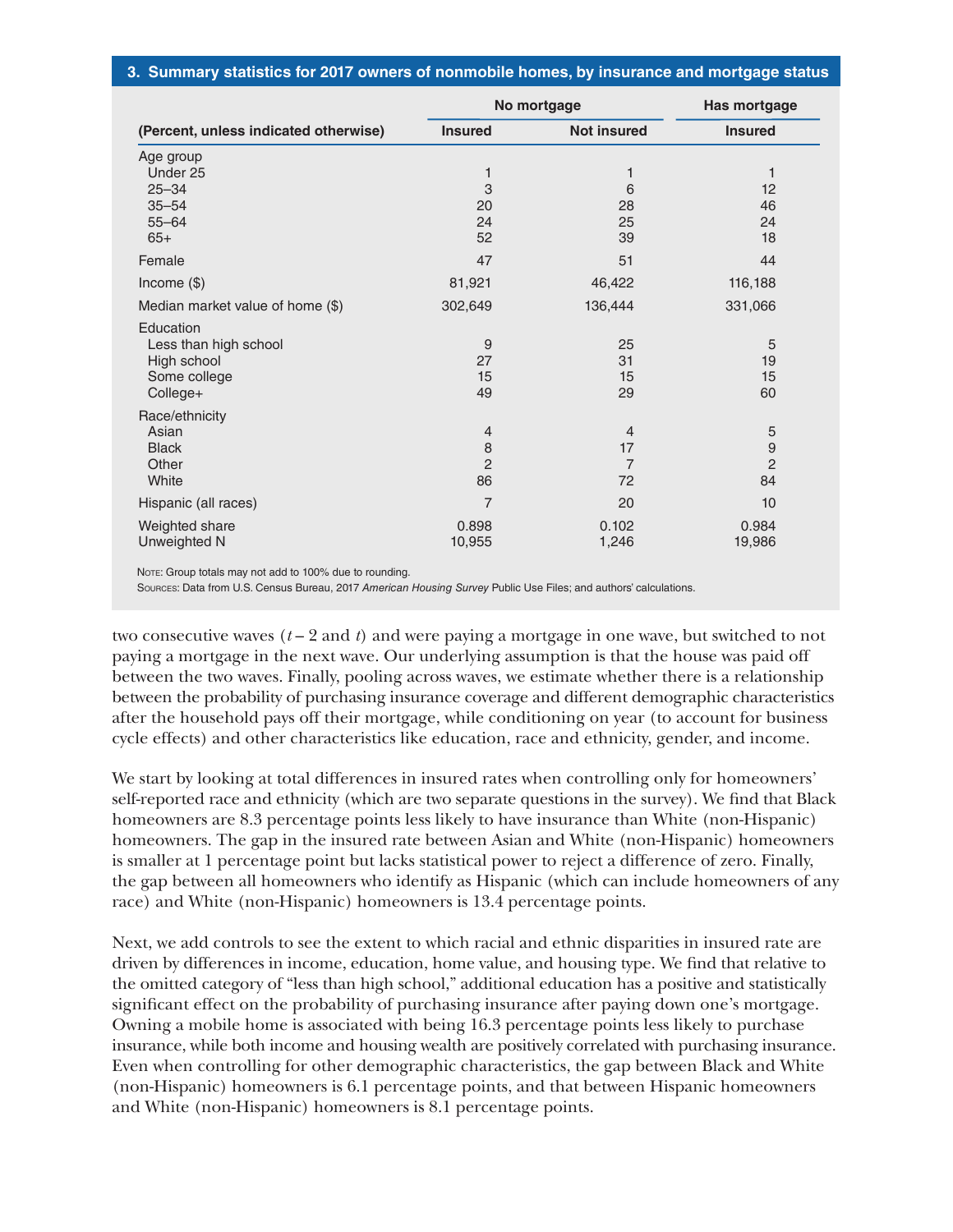|  |  |  | 4. Changes in insurance coverage after mortgage by demographic group |  |  |  |
|--|--|--|----------------------------------------------------------------------|--|--|--|
|--|--|--|----------------------------------------------------------------------|--|--|--|

|                                 | <b>Regression 1</b>    | <b>Regression 2</b>    |
|---------------------------------|------------------------|------------------------|
| <b>Black</b>                    | $-0.083***$<br>(0.020) | $-0.061***$<br>(0.017) |
| Asian                           | $-0.010$<br>(0.017)    | $-0.032*$<br>(0.018)   |
| Other                           | $-0.065$<br>(0.041)    | $-0.066$<br>(0.042)    |
| Hispanic                        | $-0.134***$<br>(0.023) | $-0.081***$<br>(0.022) |
| High school graduate and beyond |                        | $0.100***$<br>(0.018)  |
| Male                            |                        | $-0.001$<br>(0.008)    |
| Log income                      |                        | $0.025**$<br>(0.011)   |
| Log home value                  |                        | $0.035***$<br>(0.009)  |
| Mobile home                     |                        | $-0.163***$<br>(0.036) |
| Constant                        | $0.949***$<br>(0.004)  | $0.818***$<br>(0.020)  |
| Observations<br>R-squared       | 5,359<br>0.030         | 5,359<br>0.109         |

Notes: Standard errors in parentheses. \* Significant at 5% level; \*\* Significant at 1% level; \*\*\* Significant at 0.1% level. All regressions include year-fixed effects and controls for gender, log of house value, and log of income. Less than high school is the omitted category in regression 2 and White is the omitted race category in regression 3. Weighted regressions use weights from first wave in which a household appears to account for use of repeated household observations.

Sources: Data from U.S. Census Bureau, 2007–17 *American Housing Survey* Public Use Files; and authors' calculations.

One caveat to our results is that we lack sufficient power to track households beyond one additional wave. Thus, there may be households who immediately drop coverage but repurchase insurance in later years, which would imply our coefficients may overstate the change related to having a choice whether to purchase insurance. Alternatively, some households may drop their coverage in later years, which would push our estimates in the other direction. Nonetheless, the results suggest there are some gaps in coverage that could leave households exposed to financial risk. This finding is particularly important in the context of climate change, as it suggests there could be systematic differences for which households are more vulnerable to weather- and climate-related damages.

## **How might climate change impact the purchase of homeowners insurance?**

Climate change poses a growing risk to consider when buying and insuring a home. As insurers adapt to these growing risks facing housing markets, in certain regions (e.g., areas prone to wildfires), homeowners insurance may become much more expensive or insurers may stop writing policies altogether. This could lead to some form of government intervention, such as what happened with [flood insurance](https://doi.org/10.21033/cfl-2019-409). In the 1920s, floods that caused major (insured) damage led insurers to stop protecting against flood damage. Eventually in 1968, to coordinate the government response to losses from flooding, the federal government created the National Flood Insurance Program (NFIP), which underwrites most flood insurance policies.

In the absence of a national program like the NFIP, as the risk of damage increases due to extreme weather events, the cost of homeowners insurance will likely climb. In fact, certain coastal areas have already seen changes in their [pricing](https://consumerfed.org/press_release/california-homeowners-insurance-legislation-will-raise-premiums-by-40-across-the-state/), which may affect demand for insurance among those